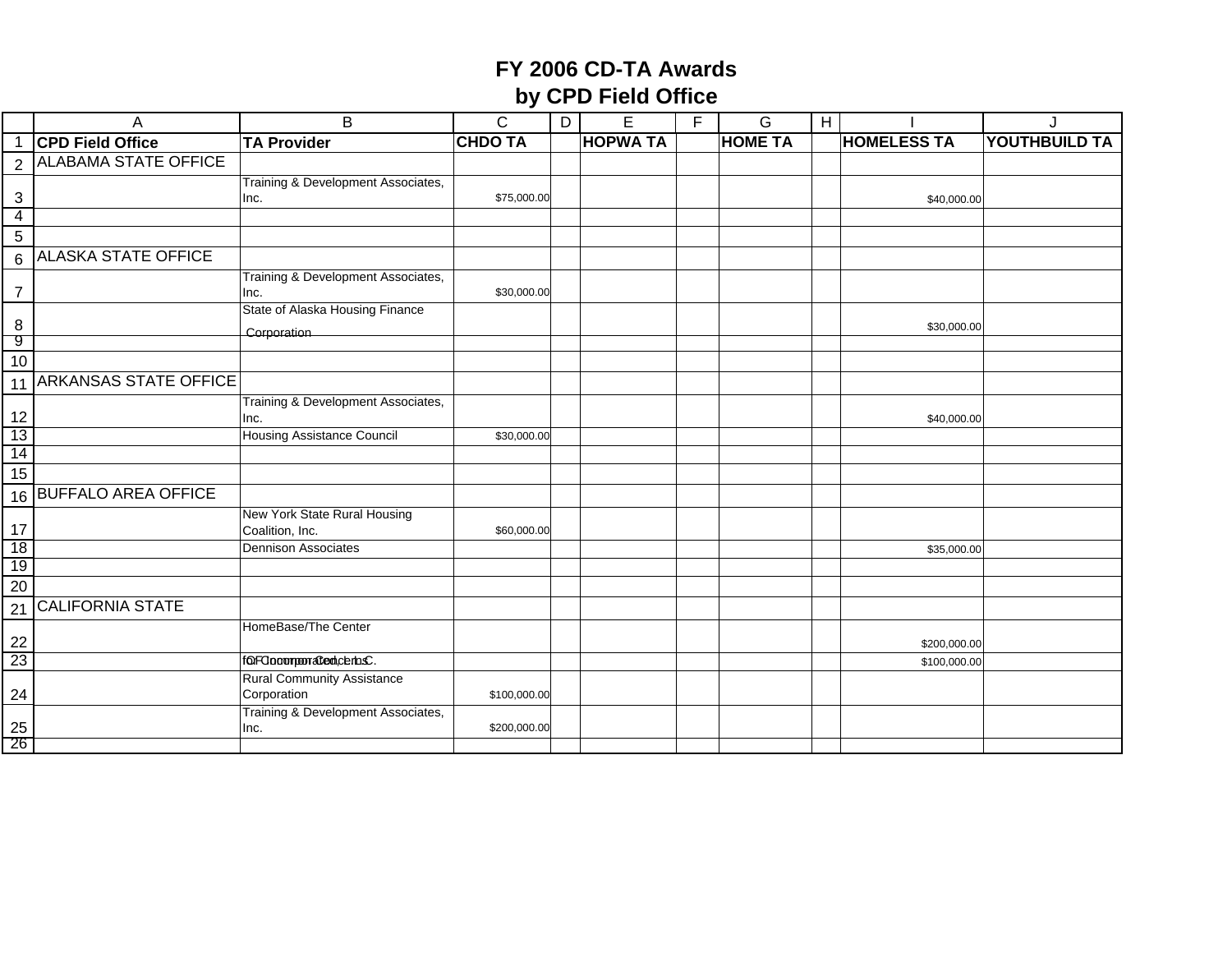|           | Α                           | B                                            | $\overline{C}$ | D | $\overline{E}$  | F | G              | $\bf{H}$ |                    | J             |
|-----------|-----------------------------|----------------------------------------------|----------------|---|-----------------|---|----------------|----------|--------------------|---------------|
|           | 27 CPD Field Office         | <b>TA Provider</b>                           | <b>CHDO TA</b> |   | <b>HOPWA TA</b> |   | <b>HOME TA</b> |          | <b>HOMELESS TA</b> | YOUTHBUILD TA |
|           | 28 CARIBBEAN OFFICE         |                                              |                |   |                 |   |                |          |                    |               |
|           |                             | AIDS Housing of Washington                   |                |   |                 |   |                |          |                    |               |
| 29        |                             |                                              |                |   |                 |   |                |          | \$40,000.00        |               |
| 30        |                             |                                              |                |   |                 |   |                |          |                    |               |
| 31        |                             |                                              |                |   |                 |   |                |          |                    |               |
| 32        | <b>COLORADO STATE</b>       |                                              |                |   |                 |   |                |          |                    |               |
|           |                             | <b>Rural Community Assistance</b>            |                |   |                 |   |                |          |                    |               |
| 33<br>34  |                             | Corporation                                  | \$170,000.00   |   |                 |   |                |          | \$60,000.00        |               |
| 35        |                             |                                              |                |   |                 |   |                |          |                    |               |
|           | 36 CONNECTICUT STATE        |                                              |                |   |                 |   |                |          |                    |               |
|           |                             | Training & Development Associates,           |                |   |                 |   |                |          |                    |               |
| 37        |                             | Inc.                                         | \$30,000.00    |   |                 |   |                |          | \$40,000.00        |               |
| 38        |                             | <b>Local Initiatives Support Corporation</b> | \$25,000.00    |   |                 |   |                |          |                    |               |
| 39        |                             |                                              |                |   |                 |   |                |          |                    |               |
| 40        |                             |                                              |                |   |                 |   |                |          |                    |               |
| 41        | <b>DISTRICT OF COLUMBIA</b> |                                              |                |   |                 |   |                |          |                    |               |
| 42        |                             | <b>Dennison Associates</b>                   |                |   |                 |   |                |          | \$50,000.00        |               |
|           |                             | Training & Development Associates,           |                |   |                 |   |                |          |                    |               |
| 43        |                             | Inc.                                         | \$50,000.00    |   |                 |   |                |          |                    |               |
| -44<br>45 |                             |                                              |                |   |                 |   |                |          |                    |               |
|           | <b>FLORIDA STATE OFFICE</b> |                                              |                |   |                 |   |                |          |                    |               |
| 46        |                             | Local Initiatives Support Corporation        |                |   |                 |   |                |          |                    |               |
| 47        |                             |                                              | \$60,000.00    |   |                 |   |                |          |                    |               |
|           |                             | Training & Development Associates,           |                |   |                 |   |                |          |                    |               |
| 48        |                             | Inc.                                         |                |   |                 |   |                |          | \$50,000.00        |               |
| 49        |                             |                                              |                |   |                 |   |                |          |                    |               |
| 50        |                             |                                              |                |   |                 |   |                |          |                    |               |
| 51        | <b>GEORGIA STATE OFFICE</b> |                                              |                |   |                 |   |                |          |                    |               |
| 52        |                             | Technical Assistance Collaborative,<br>Inc.  |                |   |                 |   |                |          | \$50,000.00        |               |
| 53        |                             | <b>Housing Assistance Council</b>            | \$75,000.00    |   |                 |   |                |          |                    |               |
| 54        |                             |                                              |                |   |                 |   |                |          |                    |               |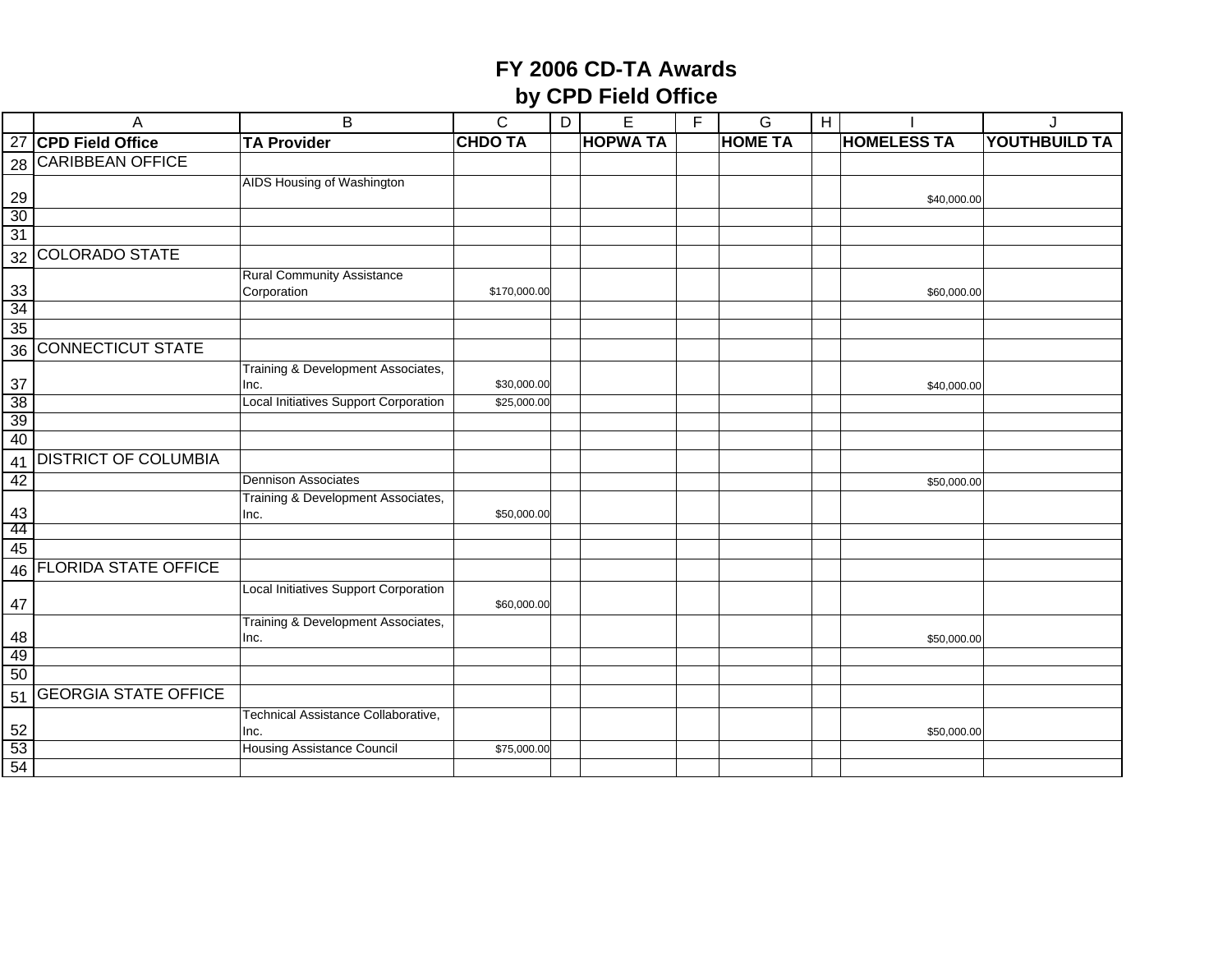|                 | Α                           | $\overline{B}$                              | $\mathsf{C}$   | $\overline{D}$ | $\overline{E}$  | F | G              | $\overline{1}$ |                    |                      |
|-----------------|-----------------------------|---------------------------------------------|----------------|----------------|-----------------|---|----------------|----------------|--------------------|----------------------|
|                 | 55 CPD Field Office         | <b>TA Provider</b>                          | <b>CHDO TA</b> |                | <b>HOPWA TA</b> |   | <b>HOME TA</b> |                | <b>HOMELESS TA</b> | <b>YOUTHBUILD TA</b> |
|                 | 56 HAWAII STATE OFFICE      |                                             |                |                |                 |   |                |                |                    |                      |
|                 |                             | AIDS Housing of Washington                  |                |                |                 |   |                |                |                    |                      |
| 57              |                             |                                             |                |                |                 |   |                |                | \$22,000.00        |                      |
|                 |                             | Training & Development Associates,          |                |                |                 |   |                |                |                    |                      |
| 58<br>59        |                             | Inc.                                        |                |                |                 |   |                |                | \$18,000.00        |                      |
| 60              |                             |                                             |                |                |                 |   |                |                |                    |                      |
|                 | 61 ILLINOIS STATE OFFICE    |                                             |                |                |                 |   |                |                |                    |                      |
|                 |                             | Illinois Community Action Association       |                |                |                 |   |                |                |                    |                      |
| 62              |                             |                                             |                |                |                 |   |                |                | \$72,500.00        |                      |
|                 |                             | <b>Dennison Associates</b>                  |                |                |                 |   |                |                | \$72,500.00        |                      |
| $\frac{63}{64}$ |                             | Housing Action of Illinois                  | \$125,000.00   |                |                 |   |                |                |                    |                      |
| 65              |                             |                                             |                |                |                 |   |                |                |                    |                      |
| 66              |                             |                                             |                |                |                 |   |                |                |                    |                      |
| 67              | <b>INDIANA STATE OFFICE</b> |                                             |                |                |                 |   |                |                |                    |                      |
|                 |                             | Training & Development Associates,          |                |                |                 |   |                |                |                    |                      |
| 68              |                             | Inc.                                        | \$50,000.00    |                |                 |   |                |                | \$25,000.00        |                      |
| 69              |                             |                                             |                |                |                 |   |                |                |                    |                      |
| 70              |                             |                                             |                |                |                 |   |                |                |                    |                      |
| 71              | JACKSONVILLE AREA           |                                             |                |                |                 |   |                |                |                    |                      |
| 72              |                             | <b>Dennison Associates</b>                  |                |                |                 |   |                |                | \$35,000.00        |                      |
| 73              |                             | ICF Incorporated, L.L.C.                    |                |                |                 |   |                |                | \$35,000.00        |                      |
|                 |                             | Training & Development Associates,          |                |                |                 |   |                |                |                    |                      |
| 74<br>75        |                             | Inc.                                        | \$100,000.00   |                |                 |   |                |                |                    |                      |
| 76              |                             |                                             |                |                |                 |   |                |                |                    |                      |
|                 |                             |                                             |                |                |                 |   |                |                |                    |                      |
| 77              | KANSAS/MISSOURI STATE       |                                             |                |                |                 |   |                |                |                    |                      |
| 78              |                             | Technical Assistance Collaborative,<br>Inc. |                |                |                 |   |                |                | \$50,000.00        |                      |
| 79              |                             | Housing Assistance Council                  | \$75,000.00    |                |                 |   |                |                |                    |                      |
| 80              |                             |                                             |                |                |                 |   |                |                |                    |                      |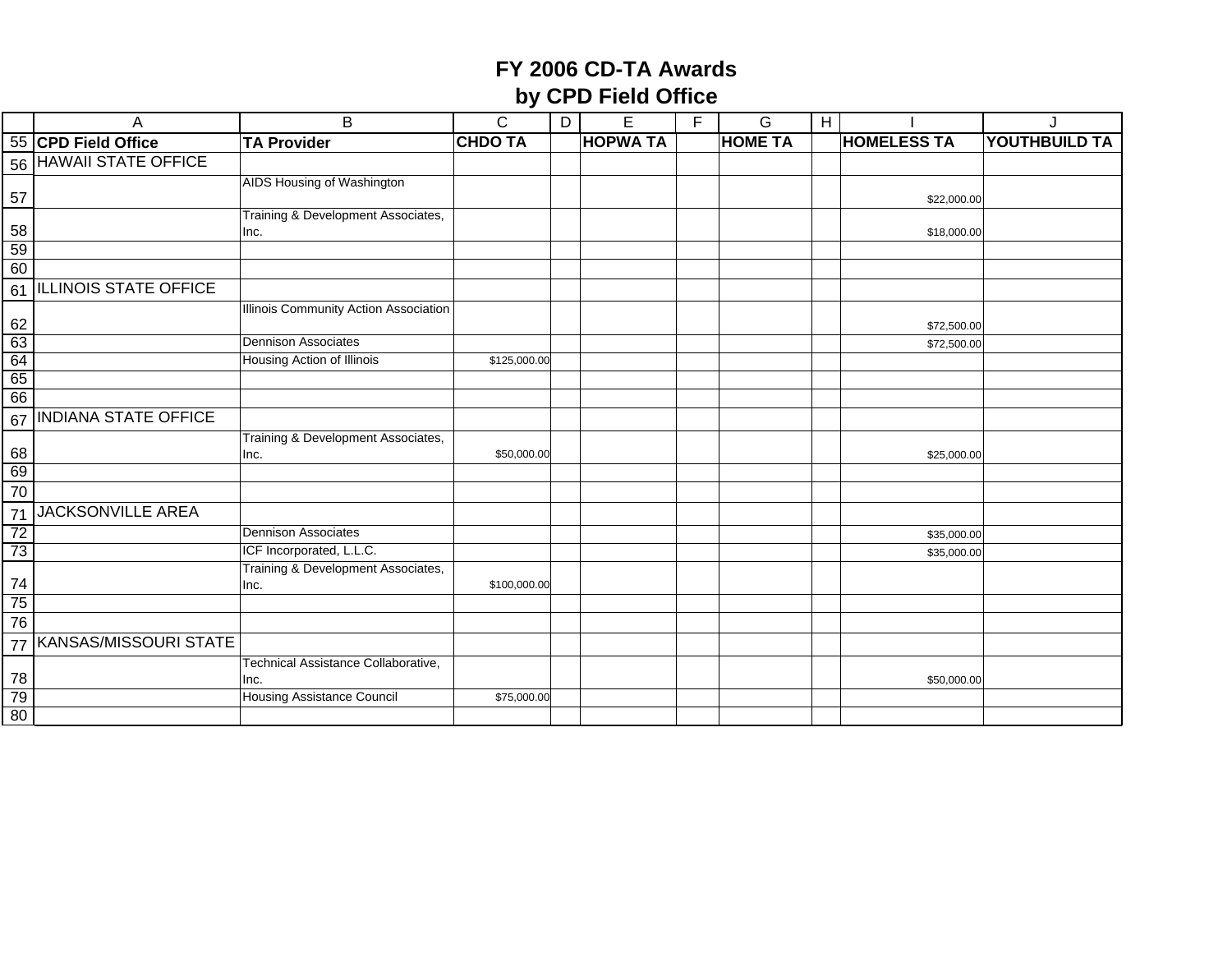|          | A                        | B                                            | $\overline{C}$ | $\overline{D}$ | $\overline{E}$  | $\overline{F}$ | $\overline{G}$ | $\bf{H}$ |                    |               |
|----------|--------------------------|----------------------------------------------|----------------|----------------|-----------------|----------------|----------------|----------|--------------------|---------------|
|          | 81 CPD Field Office      | <b>TA Provider</b>                           | <b>CHDO TA</b> |                | <b>HOPWA TA</b> |                | <b>HOME TA</b> |          | <b>HOMELESS TA</b> | YOUTHBUILD TA |
|          | 82 KENTUCKY STATE OFFICE |                                              |                |                |                 |                |                |          |                    |               |
|          |                          | Homeless & Housing Coalition                 |                |                |                 |                |                |          |                    |               |
| 83       |                          | of Kentucky                                  |                |                |                 |                |                |          |                    |               |
|          |                          | Training & Development Associates,           |                |                |                 |                |                |          | \$40,000.00        |               |
| 84       |                          | Inc.                                         | \$150,000.00   |                |                 |                |                |          |                    |               |
| 85       |                          |                                              |                |                |                 |                |                |          |                    |               |
| 86       |                          |                                              |                |                |                 |                |                |          |                    |               |
| 87       | LOS ANGELES AREA         |                                              |                |                |                 |                |                |          |                    |               |
|          |                          | <b>Enterprise Community Partners</b>         |                |                |                 |                |                |          |                    |               |
| 88       |                          |                                              | \$300,000.00   |                |                 |                |                |          | \$175,000.00       |               |
| 89       |                          | Training & Development Associates,<br>Inc.   | \$100,000.00   |                |                 |                |                |          | \$100,000.00       |               |
| 90       |                          |                                              |                |                |                 |                |                |          |                    |               |
| 91       |                          |                                              |                |                |                 |                |                |          |                    |               |
| 92       | LOUISIANA STATE OFFICE   |                                              |                |                |                 |                |                |          |                    |               |
|          |                          | Training & Development Associates,           |                |                |                 |                |                |          |                    |               |
| 93       |                          | Inc.                                         | \$50,000.00    |                |                 |                |                |          | \$40,000.00        |               |
| 94       |                          |                                              |                |                |                 |                |                |          |                    |               |
| 95       |                          |                                              |                |                |                 |                |                |          |                    |               |
|          | 96 MARYLAND STATE OFFICE |                                              |                |                |                 |                |                |          |                    |               |
|          |                          | Training & Development Associates,           |                |                |                 |                |                |          |                    |               |
| 97       |                          | Inc.                                         | \$50,000.00    |                |                 |                |                |          | \$40,000.00        |               |
| 98<br>99 |                          |                                              |                |                |                 |                |                |          |                    |               |
|          | 100 MASSACHUSETTS STATE  |                                              |                |                |                 |                |                |          |                    |               |
|          |                          | <b>Community Economic Development</b>        |                |                |                 |                |                |          |                    |               |
|          |                          |                                              |                |                |                 |                |                |          |                    |               |
|          |                          | Assistance Corporation (CEDAC)               |                |                |                 |                |                |          |                    |               |
| 101      |                          |                                              | \$125,000.00   |                |                 |                |                |          |                    |               |
|          |                          | Technical Assistance Collaborative,          |                |                |                 |                |                |          |                    |               |
| 102      |                          | Inc.<br>University of Massachusetts at       |                |                |                 |                |                |          | \$125,000.00       |               |
| 103      |                          | Boston                                       |                |                |                 |                |                |          | \$75,000.00        |               |
|          |                          | <b>Local Initiatives Support Corporation</b> |                |                |                 |                |                |          |                    |               |
| 104      |                          |                                              | \$125,000.00   |                |                 |                |                |          |                    |               |
| 105      |                          |                                              |                |                |                 |                |                |          |                    |               |
| 106      |                          |                                              |                |                |                 |                |                |          |                    |               |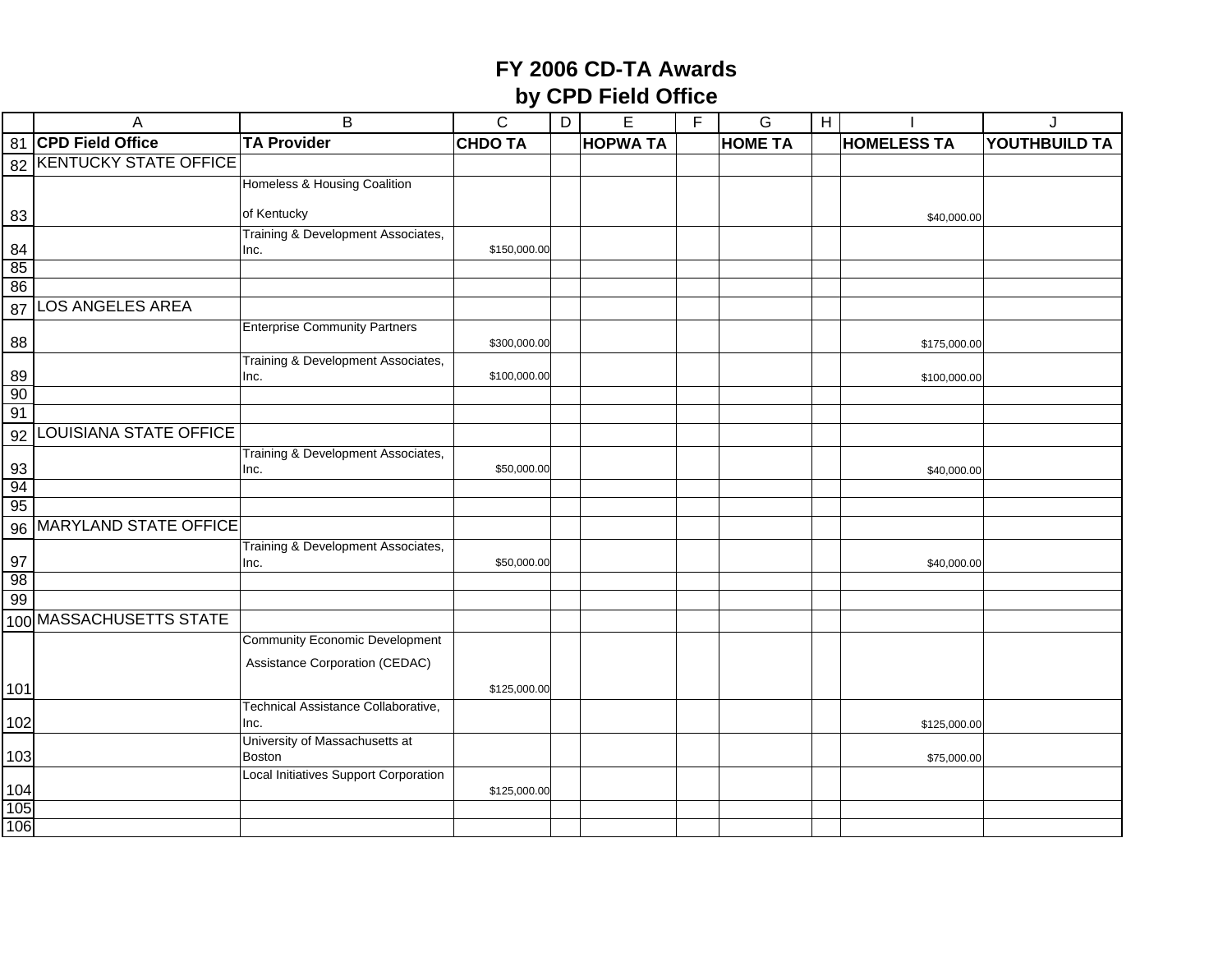|            | A                         | B                                                             | $\mathsf{C}$   | D | E               | F. | G              | H |                    |                |
|------------|---------------------------|---------------------------------------------------------------|----------------|---|-----------------|----|----------------|---|--------------------|----------------|
|            | 107 CPD Field Office      | <b>TA Provider</b>                                            | <b>CHDO TA</b> |   | <b>HOPWA TA</b> |    | <b>HOME TA</b> |   | <b>HOMELESS TA</b> | YOUTHBUILD TA  |
|            | 108 MICHIGAN STATE OFFICE |                                                               |                |   |                 |    |                |   |                    |                |
| 109        |                           | Dennison Associates                                           |                |   |                 |    |                |   | \$60,000.00        |                |
|            |                           | Michigan State Housing Development                            |                |   |                 |    |                |   |                    |                |
| 110        |                           | Authority                                                     | \$225,000.00   |   |                 |    |                |   |                    |                |
|            |                           | Training & Development Associates,                            |                |   |                 |    |                |   |                    |                |
| 111        |                           | Inc.                                                          |                |   |                 |    |                |   | \$78,000.00        |                |
| 112<br>113 |                           |                                                               |                |   |                 |    |                |   |                    |                |
|            |                           |                                                               |                |   |                 |    |                |   |                    |                |
|            | 114 MINNESOTA STATE       |                                                               |                |   |                 |    |                |   |                    |                |
|            |                           | Minnesota Housing Partnership                                 |                |   |                 |    |                |   |                    |                |
| 115<br>116 |                           |                                                               | \$140,000.00   |   |                 |    |                |   | \$52,000.00        |                |
| 117        |                           |                                                               |                |   |                 |    |                |   |                    |                |
|            |                           |                                                               |                |   |                 |    |                |   |                    |                |
|            | 118 MISSISSIPPI STATE     |                                                               |                |   |                 |    |                |   |                    |                |
|            |                           | Training & Development Associates,                            |                |   |                 |    |                |   |                    |                |
| 119<br>120 |                           | Inc.                                                          | \$125,000.00   |   |                 |    |                |   | \$50,000.00        |                |
| 121        |                           |                                                               |                |   |                 |    |                |   |                    |                |
|            |                           |                                                               |                |   |                 |    |                |   |                    |                |
|            | 122 NATIONAL              |                                                               |                |   |                 |    |                |   |                    |                |
| 123        |                           | YouthBuild USA, Inc.                                          |                |   |                 |    |                |   |                    | \$1,475,000.00 |
| 124        |                           | <b>Abt Associates</b>                                         |                |   |                 |    |                |   | \$2,000,000.00     |                |
| 125        |                           | Canavan Associates                                            |                |   |                 |    |                |   | \$501,085.00       |                |
| 126<br>127 |                           | AIDS Housing of Washington<br>Heartlands International, Inc.  |                |   | \$384,545.00    |    |                |   |                    |                |
|            |                           | ICF Incorporated, L.L.C.                                      |                |   |                 |    |                |   |                    | \$1,000,000.00 |
| 128<br>129 |                           | Local Initiatives Support Corporation                         | \$1,391,249.00 |   | \$600,000.00    |    | \$1,780,000.00 |   | \$500,000.00       |                |
|            |                           | <b>Structured Employment Economic</b>                         |                |   |                 |    |                |   |                    |                |
| 130        |                           |                                                               | \$778,751.00   |   |                 |    |                |   |                    |                |
|            |                           | Development Corporation<br>Training & Development Associates, |                |   |                 |    |                |   |                    |                |
| 131        |                           | Inc.                                                          | \$750,000.00   |   |                 |    |                |   |                    |                |
| 132        |                           | <b>Dennison Associates</b>                                    |                |   |                 |    | \$200,000.00   |   | \$500,000.00       |                |
| 133        |                           |                                                               |                |   |                 |    |                |   |                    |                |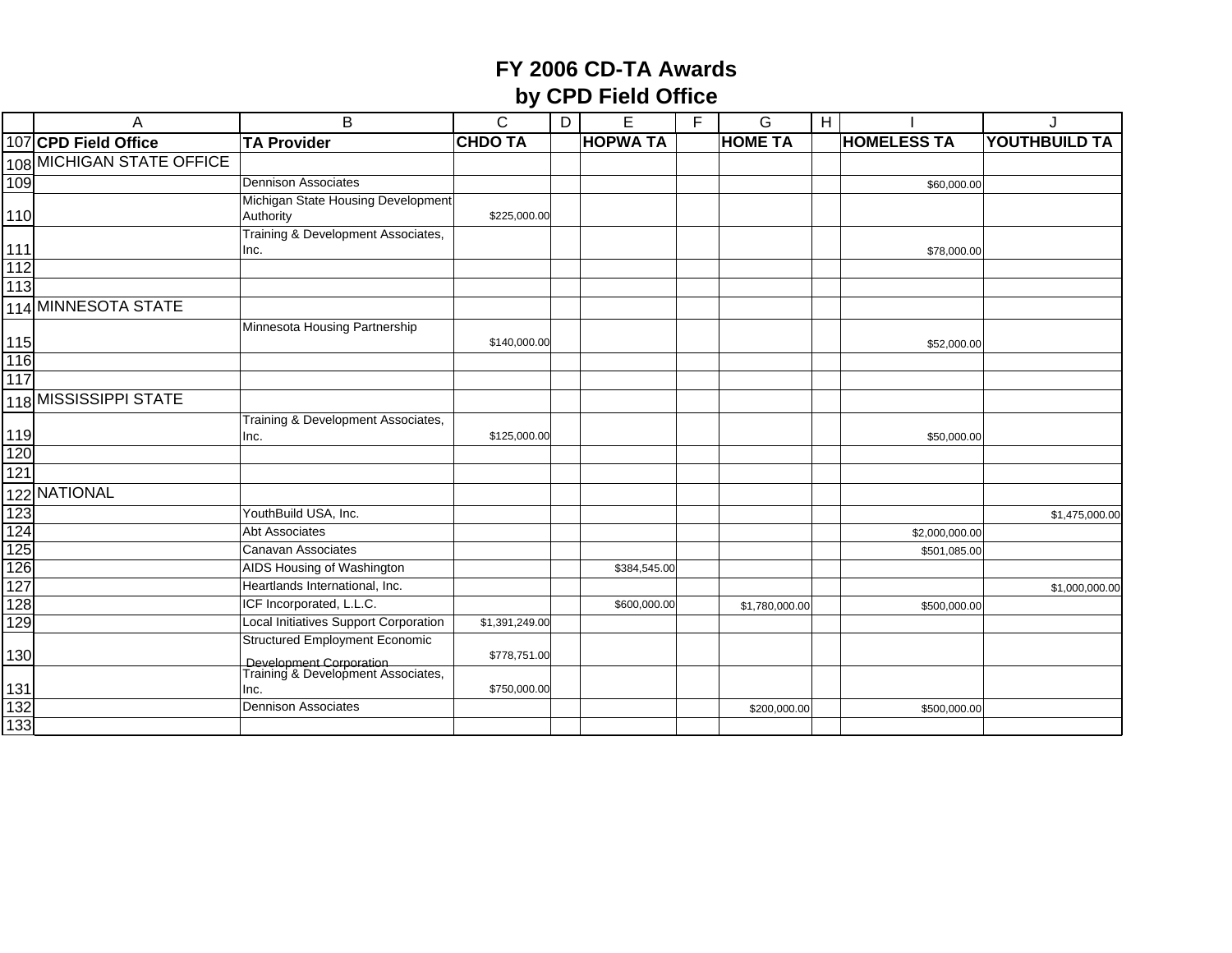|                   | A                         | B                                                      | $\overline{C}$ | D | E               | F | G              | $\overline{1}$ |                    |                      |
|-------------------|---------------------------|--------------------------------------------------------|----------------|---|-----------------|---|----------------|----------------|--------------------|----------------------|
|                   | 134 CPD Field Office      | <b>TA Provider</b>                                     | <b>CHDO TA</b> |   | <b>HOPWA TA</b> |   | <b>HOME TA</b> |                | <b>HOMELESS TA</b> | <b>YOUTHBUILD TA</b> |
|                   | 135 NEBRASKA STATE OFFICE |                                                        |                |   |                 |   |                |                |                    |                      |
|                   |                           | Iowa Coalition for Housing & the                       |                |   |                 |   |                |                |                    |                      |
| 136               |                           | <b>Homeless</b>                                        |                |   |                 |   |                |                | \$20,000.00        |                      |
| 137               |                           | <b>Dennison Associates</b>                             |                |   |                 |   |                |                | \$20,000.00        |                      |
|                   |                           | Wisconsin Partnership for                              |                |   |                 |   |                |                |                    |                      |
| 138<br>139        |                           | Housing Development, Inc.                              | \$40,000.00    |   |                 |   |                |                |                    |                      |
| 140               |                           |                                                        |                |   |                 |   |                |                |                    |                      |
|                   |                           |                                                        |                |   |                 |   |                |                |                    |                      |
|                   | 141 NEW JERSEY STATE      |                                                        |                |   |                 |   |                |                |                    |                      |
| 142               |                           | Corporation for Supportive Housing                     |                |   |                 |   |                |                | \$25,000.00        |                      |
|                   |                           | Training & Development Associates,                     |                |   |                 |   |                |                |                    |                      |
| $\frac{143}{144}$ |                           | Inc.                                                   | \$25,000.00    |   |                 |   |                |                |                    |                      |
|                   |                           |                                                        |                |   |                 |   |                |                |                    |                      |
| 145               |                           |                                                        |                |   |                 |   |                |                |                    |                      |
|                   | 146 NEW MEXICO STATE      |                                                        |                |   |                 |   |                |                |                    |                      |
| 147               |                           | <b>Rural Community Assistance</b><br>Corporation       | \$225,000.00   |   |                 |   |                |                |                    |                      |
| 148               |                           | New Mexico Coalition to End<br>Homelessness            |                |   |                 |   |                |                | \$50,000.00        |                      |
| 149               |                           |                                                        |                |   |                 |   |                |                |                    |                      |
| 150               |                           |                                                        |                |   |                 |   |                |                |                    |                      |
|                   | 151 NEW YORK STATE OFFICE |                                                        |                |   |                 |   |                |                |                    |                      |
| 152               |                           | Center for Urban Community<br>Services, Inc.           |                |   |                 |   |                |                | \$150,050.00       |                      |
| 153               |                           | Training & Development Associates,<br>Inc.             | \$150,000.00   |   |                 |   |                |                |                    |                      |
| 154               |                           | <b>Local Initiatives Support Corporation</b>           | \$152,000.00   |   |                 |   |                |                |                    |                      |
| 155               |                           | The Nassau-Suffolk Coalition for the<br>Homeless, Inc. |                |   |                 |   |                |                | \$99,950.00        |                      |
| 156               |                           | <b>NCB Development Corporation</b>                     | \$180,000.00   |   |                 |   |                |                |                    |                      |
| 157               |                           |                                                        |                |   |                 |   |                |                |                    |                      |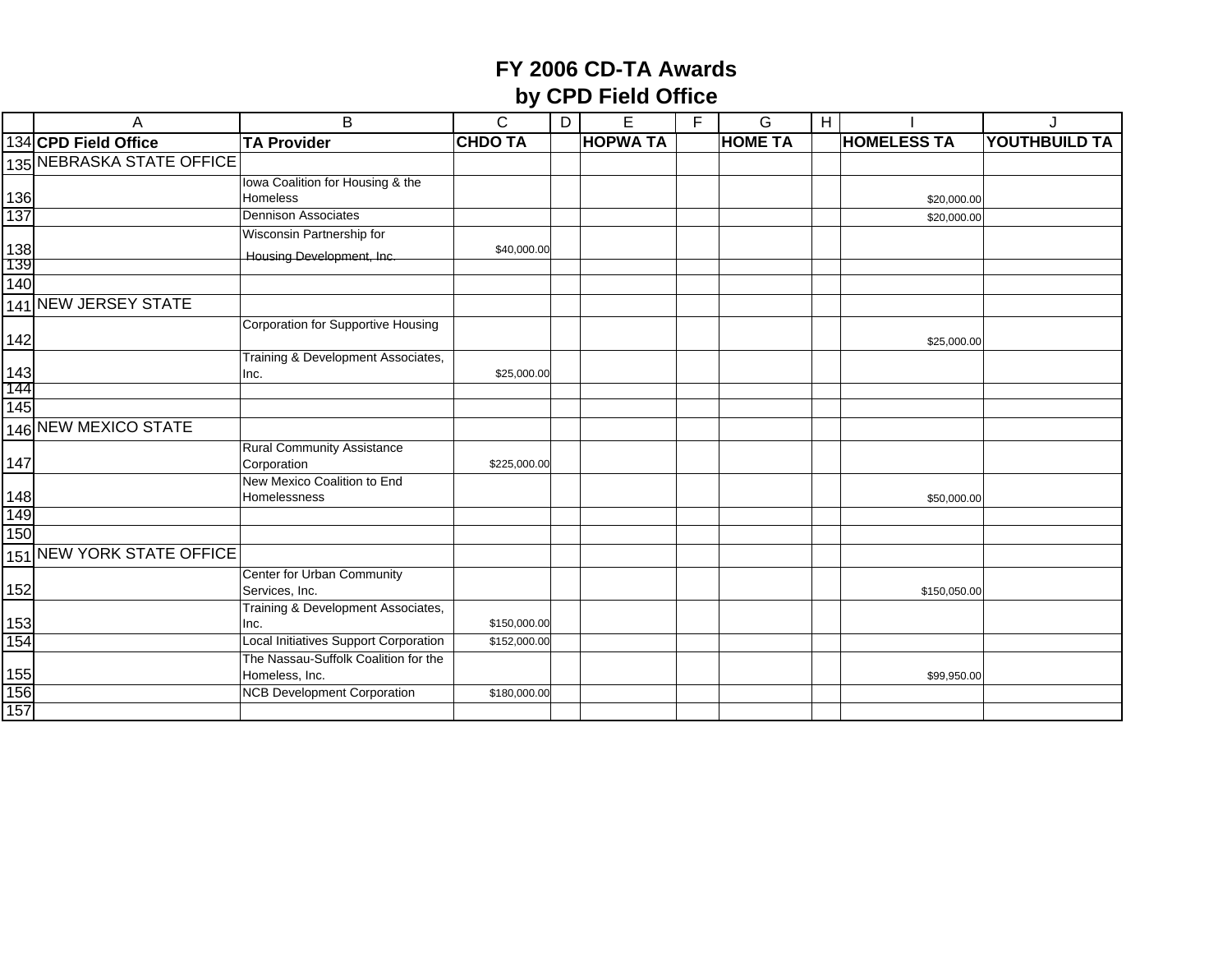|                   | A                        | B                                                             | C              | D | E               | F | G              | H |                    | J                    |
|-------------------|--------------------------|---------------------------------------------------------------|----------------|---|-----------------|---|----------------|---|--------------------|----------------------|
|                   | 158 CPD Field Office     | <b>TA Provider</b>                                            | <b>CHDO TA</b> |   | <b>HOPWA TA</b> |   | <b>HOME TA</b> |   | <b>HOMELESS TA</b> | <b>YOUTHBUILD TA</b> |
|                   | 159 NORTH CAROLINA STATE |                                                               |                |   |                 |   |                |   |                    |                      |
|                   |                          | <b>Local Initiatives Support Corporation</b>                  |                |   |                 |   |                |   |                    |                      |
| 160               |                          |                                                               | \$45,000.00    |   |                 |   |                |   |                    |                      |
|                   |                          | Technical Assistance Collaborative,                           |                |   |                 |   |                |   |                    |                      |
| 161               |                          | Inc.<br>Training & Development Associates,                    |                |   |                 |   |                |   | \$40,000.00        |                      |
| 162               |                          | Inc.                                                          | \$55,000.00    |   |                 |   |                |   |                    |                      |
|                   |                          | The Affordable Housing Group Of NC                            |                |   |                 |   |                |   |                    |                      |
| 163               |                          | Inc.                                                          | \$50,000.00    |   |                 |   |                |   |                    |                      |
| 164               |                          |                                                               |                |   |                 |   |                |   |                    |                      |
| 165               |                          |                                                               |                |   |                 |   |                |   |                    |                      |
|                   | 166 OHIO STATE OFFICE    |                                                               |                |   |                 |   |                |   |                    |                      |
| 167               |                          | Ohio CDC Association                                          | \$58,000.00    |   |                 |   |                |   |                    |                      |
|                   |                          | Coalition on Homelessness                                     |                |   |                 |   |                |   |                    |                      |
| 168               |                          | and Housing in Ohio                                           |                |   |                 |   |                |   | \$62,500.00        |                      |
| 169               |                          | Ohio Capital Corporation for Housing                          |                |   |                 |   |                |   | \$62,500.00        |                      |
|                   |                          |                                                               | \$58,000.00    |   |                 |   |                |   |                    |                      |
| 170<br>171        |                          |                                                               |                |   |                 |   |                |   |                    |                      |
| 172               |                          |                                                               |                |   |                 |   |                |   |                    |                      |
|                   | 173 OKLAHOMA STATE       |                                                               |                |   |                 |   |                |   |                    |                      |
| 174               |                          | <b>Dennison Associates</b>                                    |                |   |                 |   |                |   | \$25,000.00        |                      |
|                   |                          | Training & Development Associates,                            |                |   |                 |   |                |   |                    |                      |
| $\frac{175}{176}$ |                          | Inc.                                                          | \$40,000.00    |   |                 |   |                |   | \$15,000.00        |                      |
| 177               |                          |                                                               |                |   |                 |   |                |   |                    |                      |
|                   |                          |                                                               |                |   |                 |   |                |   |                    |                      |
|                   | 178 OREGON STATE OFFICE  |                                                               |                |   |                 |   |                |   |                    |                      |
|                   |                          | Community Frameworks (aka<br>Northwest                        |                |   |                 |   |                |   |                    |                      |
| 179               |                          |                                                               | \$50,000.00    |   |                 |   |                |   |                    |                      |
|                   |                          | Regional Facilitators)<br>Technical Assistance Collaborative, |                |   |                 |   |                |   |                    |                      |
| $\frac{180}{181}$ |                          | Inc.                                                          |                |   |                 |   |                |   | \$30,000.00        |                      |
|                   |                          | Neighborhood Partnership Fund                                 | \$80,000.00    |   |                 |   |                |   |                    |                      |
| 182               |                          |                                                               |                |   |                 |   |                |   |                    |                      |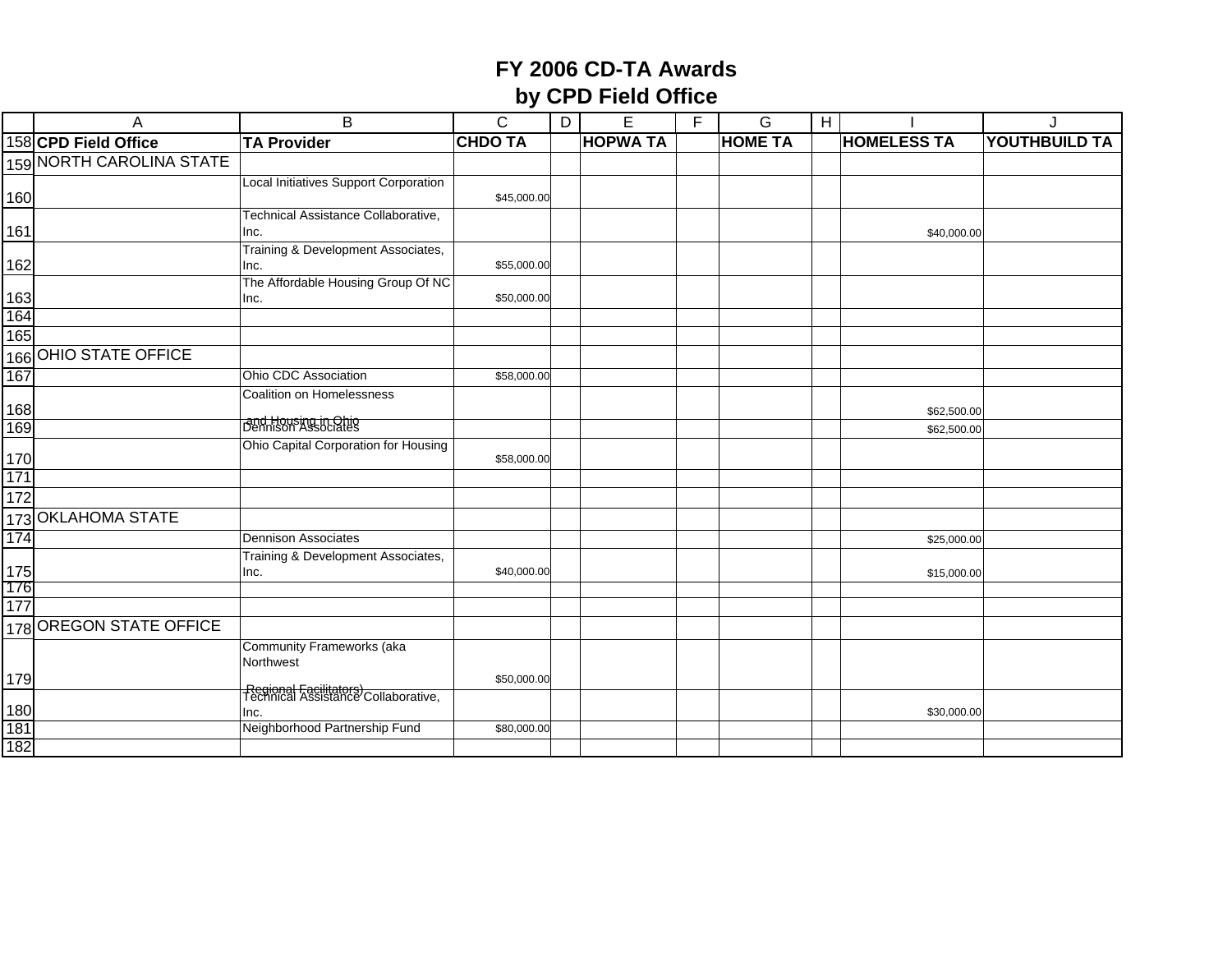|                   | A                                | $\overline{B}$                                                   | $\mathsf C$    | D | $\overline{E}$  | F | G              | H |                    |                      |
|-------------------|----------------------------------|------------------------------------------------------------------|----------------|---|-----------------|---|----------------|---|--------------------|----------------------|
|                   | 183 CPD Field Office             | <b>TA Provider</b>                                               | <b>CHDO TA</b> |   | <b>HOPWA TA</b> |   | <b>HOME TA</b> |   | <b>HOMELESS TA</b> | <b>YOUTHBUILD TA</b> |
|                   | 184 PENNSYLVANIA STATE           |                                                                  |                |   |                 |   |                |   |                    |                      |
|                   |                                  | National Council on Agricultural Life                            |                |   |                 |   |                |   |                    |                      |
|                   |                                  | & Labor Research Fund                                            |                |   |                 |   |                |   |                    |                      |
| $\frac{185}{186}$ |                                  |                                                                  | \$75,000.00    |   |                 |   |                |   |                    |                      |
|                   |                                  | <b>Dennison Associates</b>                                       |                |   |                 |   |                |   | \$50,000.00        |                      |
| 187               |                                  |                                                                  |                |   |                 |   |                |   |                    |                      |
| 188               |                                  |                                                                  |                |   |                 |   |                |   |                    |                      |
|                   | 189 PITTSBURGH AREA              |                                                                  |                |   |                 |   |                |   |                    |                      |
| 190               |                                  | ICF Incorporated, L.L.C.                                         |                |   |                 |   |                |   | \$28,500.00        |                      |
|                   |                                  | Technical Assistance Collaborative,                              |                |   |                 |   |                |   |                    |                      |
| 191               |                                  | Inc.                                                             |                |   |                 |   |                |   | \$28,500.00        |                      |
|                   |                                  | Training & Development Associates,                               |                |   |                 |   |                |   |                    |                      |
| $\frac{192}{193}$ |                                  | Inc.                                                             | \$158,000.00   |   |                 |   |                |   |                    |                      |
|                   |                                  |                                                                  |                |   |                 |   |                |   |                    |                      |
| 194               |                                  |                                                                  |                |   |                 |   |                |   |                    |                      |
|                   | 195 SAN ANTONIO AREA             |                                                                  |                |   |                 |   |                |   |                    |                      |
|                   |                                  | Training & Development Associates,                               |                |   |                 |   |                |   |                    |                      |
| 196               |                                  | Inc.                                                             | \$20,000.00    |   |                 |   |                |   |                    |                      |
|                   |                                  | Center for Urban Community                                       |                |   |                 |   |                |   |                    |                      |
| 197               |                                  | Services, Inc.                                                   |                |   |                 |   |                |   | \$40,000.00        |                      |
| 198               |                                  |                                                                  |                |   |                 |   |                |   |                    |                      |
| 199               |                                  |                                                                  |                |   |                 |   |                |   |                    |                      |
|                   | 200 SOUTH CAROLINA STATE         |                                                                  |                |   |                 |   |                |   |                    |                      |
|                   |                                  | Training & Development Associates,                               |                |   |                 |   |                |   |                    |                      |
| $\frac{201}{202}$ |                                  | Inc.                                                             | \$34,000.00    |   |                 |   |                |   | \$40,000.00        |                      |
|                   |                                  |                                                                  |                |   |                 |   |                |   |                    |                      |
|                   | 203<br>204 ST. LOUIS AREA OFFICE |                                                                  |                |   |                 |   |                |   |                    |                      |
|                   |                                  |                                                                  |                |   |                 |   |                |   |                    |                      |
|                   |                                  | Training & Development Associates,                               |                |   |                 |   |                |   |                    |                      |
| 205               |                                  | Inc.                                                             | \$35,000.00    |   |                 |   |                |   | \$10,000.00        |                      |
|                   |                                  | Technical Assistance Collaborative,                              |                |   |                 |   |                |   |                    |                      |
| 206               |                                  | Inc.                                                             |                |   |                 |   |                |   | \$15,000.00        |                      |
|                   |                                  | Coalition for Healthy African-<br>American Relations & Marriages | \$20,000.00    |   |                 |   |                |   |                    |                      |
|                   |                                  | <b>Dennison Associates</b>                                       |                |   |                 |   |                |   | \$15,000.00        |                      |
| $\frac{207}{208}$ |                                  |                                                                  |                |   |                 |   |                |   |                    |                      |
| 210               |                                  |                                                                  |                |   |                 |   |                |   |                    |                      |
|                   |                                  |                                                                  |                |   |                 |   |                |   |                    |                      |